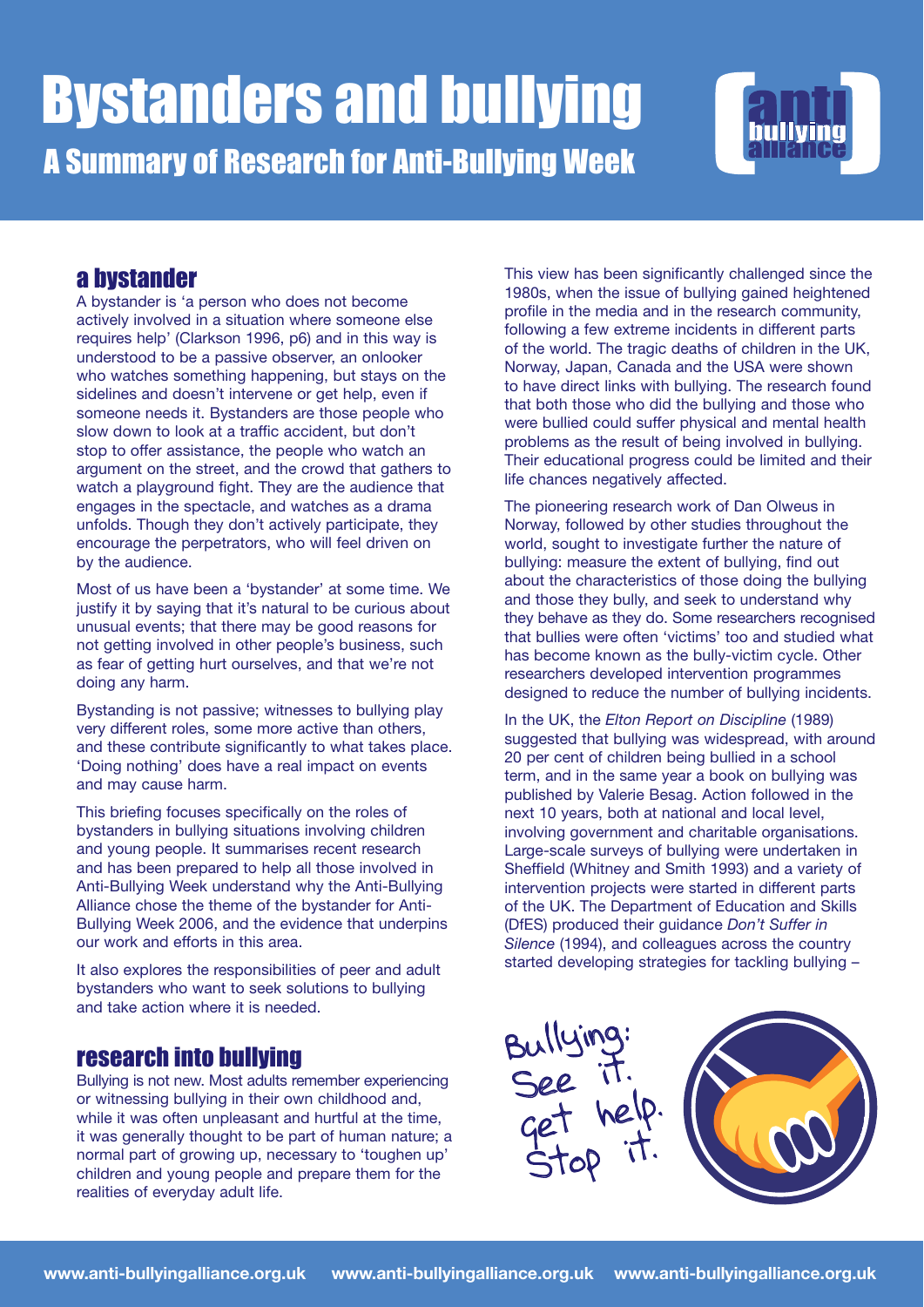

these strategies included preventative efforts, interventions to respond to bullying when it happened and strategies for offering long-term support both to the people being bullied and those doing the bullying.

By the late 1990s, bullying was much more openly discussed in the UK and some schools reported a decrease in rates of children being bullied, and an increase in rates of reporting bullying (Smith and Shu 2000). Many schools had developed anti-bullying policies, and schools' actions in dealing with bullying were inspected as part of the Ofsted regime. In September 1999, it became a legal requirement for schools in England to have an anti-bullying policy.

Since then, the Children Act 2004 has further emphasised that schools and other organisations providing services for children have a responsibility to provide the necessary resources needed to ensure that the young people in their care can be safe, healthy, enjoy and achieve, make a positive contribution and achieve economic well-being. In such a context, there is greater interest than ever in ensuring that bullying among young people is effectively addressed.

## what is bullying?

'Bullying' takes many forms, face-to-face, or through third parties. The hurt can be either or both physical and emotional.

Some bullying is physical:

- kicking, hitting, pushing
- taking and damaging belongings.

Some bullying is verbal:

- name-calling
- taunting, mocking
- making offensive comments
- making threats.

Some bullying is relational:

- excluding people from groups, deliberately ignoring
- gossiping, spreading rumours.

Some bullying uses modern technology such as mobile phones, or the internet. This 'cyber bullying' includes:

- text-message bullying
- phone-call bullying
- picture/video-clip bullying (via mobile phone cameras)
- email bullying
- chat-room bullying
- bullying through instant messaging
- bullying via websites.

## peer bystanders in school bullying

Smith and Sharpe (1994a) recognised the 'power of the group' in bullying situations and in the late 1990s researchers began to study in more detail the role of bystanders in school bullying. They focused on the social context in which bullying takes place and the group and peer pressures that are at play.

Canadian researchers conducted a series of studies into peer involvement in bullying (Craig and Pepler 1997, O'Connell and others 1999) and observed that peers were involved in some capacity with 85 per cent of playground bullying episodes. Within this context:

- on average, four peers viewed school yard bullying, with an age range of 2–14
- 54 per cent of peers' time was reinforcing bullies by passively watching
- 21 per cent of peers' time was actively supporting bullies
- 25 per cent of peers' time was intervening on behalf of victims
- peer interventions were equally likely to be made by boys or girls
- interventions were equally divided between aggressive and non-aggressive interventions
- 75 per cent of peer interventions were successful in stopping bullying.

They concluded that 'The problem of bullying is systemic, extending beyond the bully and victim. Like other forms of aggression, bullying unfolds in a set of social contexts: the dyad (i.e. the two children), the peer group, the playground setting, the school environment' (O'Connell and others 1999, p438).

## the roles of peer bystanders

In Finland, it was recognised that most pupils in a class are bystanders of bullying situations, aware of what's going on and sometimes participating (Salmivalli 1996, 1999). Researchers asked the question 'What do other children do while the bully is harassing the victim?' and it was observed that as well as those who are bullied and those who bully, there are usually other witnesses who, through adopting particular roles, influence and affect what happens. The following 'participant roles' were identified:

- **assistants** who join in and assist the bully
- **reinforcers** who do not actively attack the victim but give positive feedback to the bully, providing an audience by laughing and making other encouraging gestures
- **outsiders** who stay away, not taking sides with anyone or becoming involved, but allowing the bullying to continue by their 'silent approval'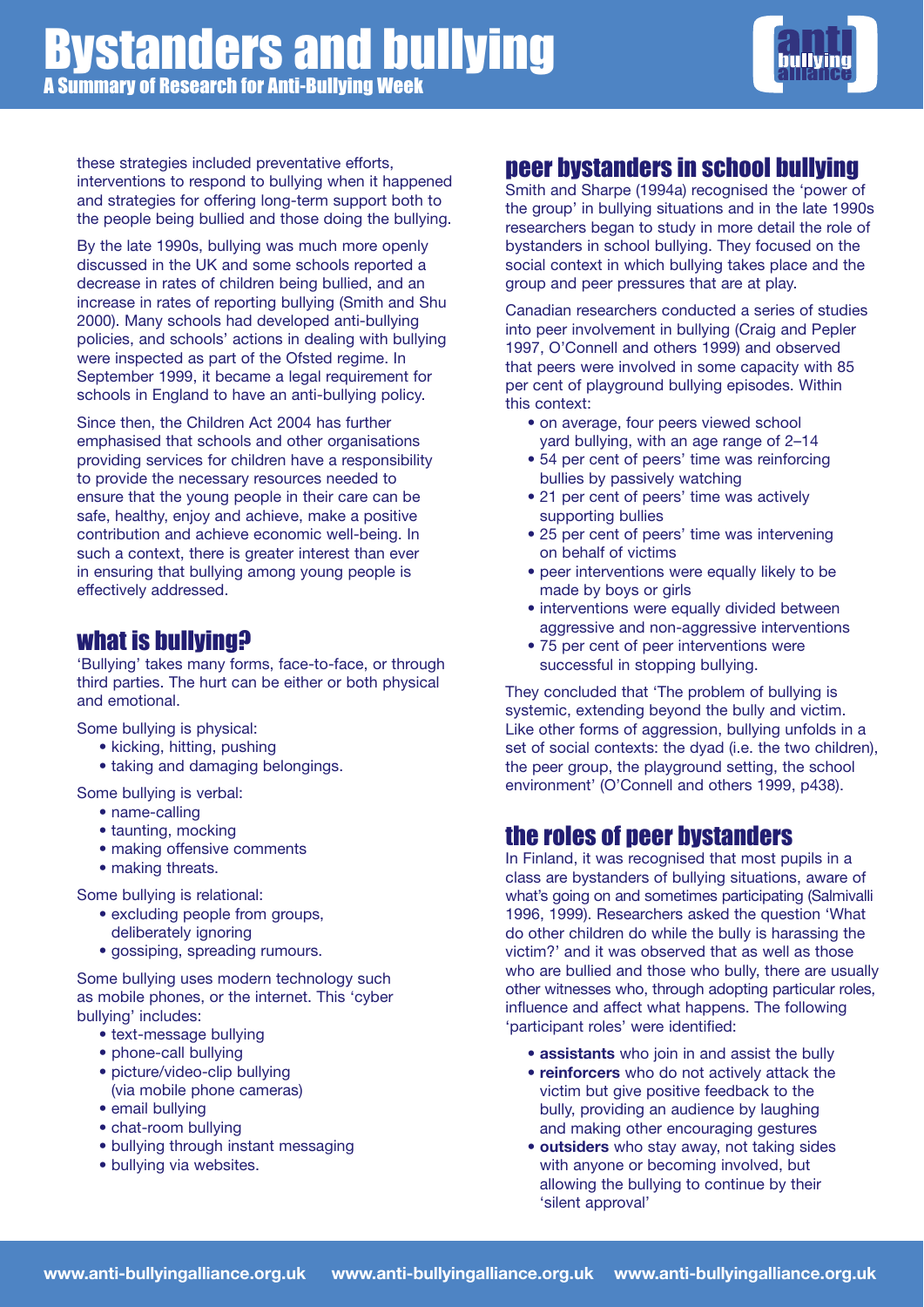

• **defenders** who show anti-bullying behaviour, comforting the victim, taking sides with them and trying to stop the bullying.

Bullying is, thus, seen to be a group phenomenon in which a variety of players contribute a number of roles, pressures and influences, either intentionally or unintentionally, and 'are substantially involved in playground bullying, whether as active participants or as bystanders who are unable or unwilling to act pro-socially' (O'Connell and others 1999).

Salmivalli (1999) went on to assert that peer bystanders are 'powerful moderators of behaviour' and that 'peer group power' could be utilised more positively in school classrooms to put an end to bullying.

## bystander attitudes and actions

Both the Finnish and Canadian projects demonstrated a discrepancy between children's attitudes (how they intended to behave) and their actions (what they actually did when they saw bullying happen). The attitudes of most children were found to be against bullying, yet most children acted in ways that maintained and encouraged bullying rather than reduced it.

## bystander interventions

Craig and Peplers' research (1997) revealed that many bystanders do not intervene because:

- children know that adults expect them to support each other but find it difficult to do so in the reality of playground life
- there is a 'diffusion of responsibility' among the crowd
- they are concerned for their own safety and self-preservation (afraid that they may become the next victims)
- they don't fully understand the process of bullying and don't have the knowledge or skills to intervene effectively, worrying that they may make matters worse for the victim.

## the International Bystander Project

In June 2005, a special edition of *Pastoral Care in Education* was devoted to the role of bystanders, and presented the preliminary findings of an International Bystander Project, co-ordinated by Professor Ken Rigby and Bruce Johnson in Australia. This study involved investigations in five countries: Australia, Bangladesh, England, Israel and Italy and sought further understanding of how children

respond as bystanders and the factors, which may influence their actions.

The researchers agreed common definitions and similar methods of data collection, which involved children watching a video showing cartoons of three kinds of bullying situations, verbal, physical and sexual, and being asked to record their responses by means of a questionnaire. This included questions about how often they witnessed such incidents, how they would respond as bystanders in similar situations, and why they would choose that response.

The ultimate intention of the project was to draw international comparisons and preliminary results in 2005 indicated that in all five countries:

- most children are continually confronted with the issue of how to behave as bystanders when they witness bullying
- pupil bystanders of school bullying are far from being homogeneous. Individuals react in different ways and have different reasons for their reactions.

## bystanding behaviour of English pupils

Smith and Shu (2000) found that a majority of pupils (66 per cent) claimed to have seen bullying at school and that almost half of incidents took place in the presence of two or three people, with around 70 per cent of incidents involving more than two people, including a very small percentage where more than nine people watched or participated.

When asked what they did when they saw bullying almost half (47 per cent) tried not to be involved, around a third (34 per cent) told the bullies to stop and 18 per cent asked an adult to stop it. Some pupils admitted that they did not join in but enjoyed watching (11 per cent) and smaller percentages joined in with bullying (4 per cent) or were forced to join in (3 per cent). Younger children tended to ask an adult for help in stopping bullying, older pupils generally didn't ask for help and tried not to get involved.

The English part of the International Bystander Study in 2005 (McLaughlin and others 2005, pp17–22), further explored the behaviour of pupil bystanders in 416 upper primary and lower secondary school pupils in rural and urban settings in England, and discovered that:

- most pupils had experienced at least one form of bullying in the past year
- rates of bullying reported by pupils were highest in primary school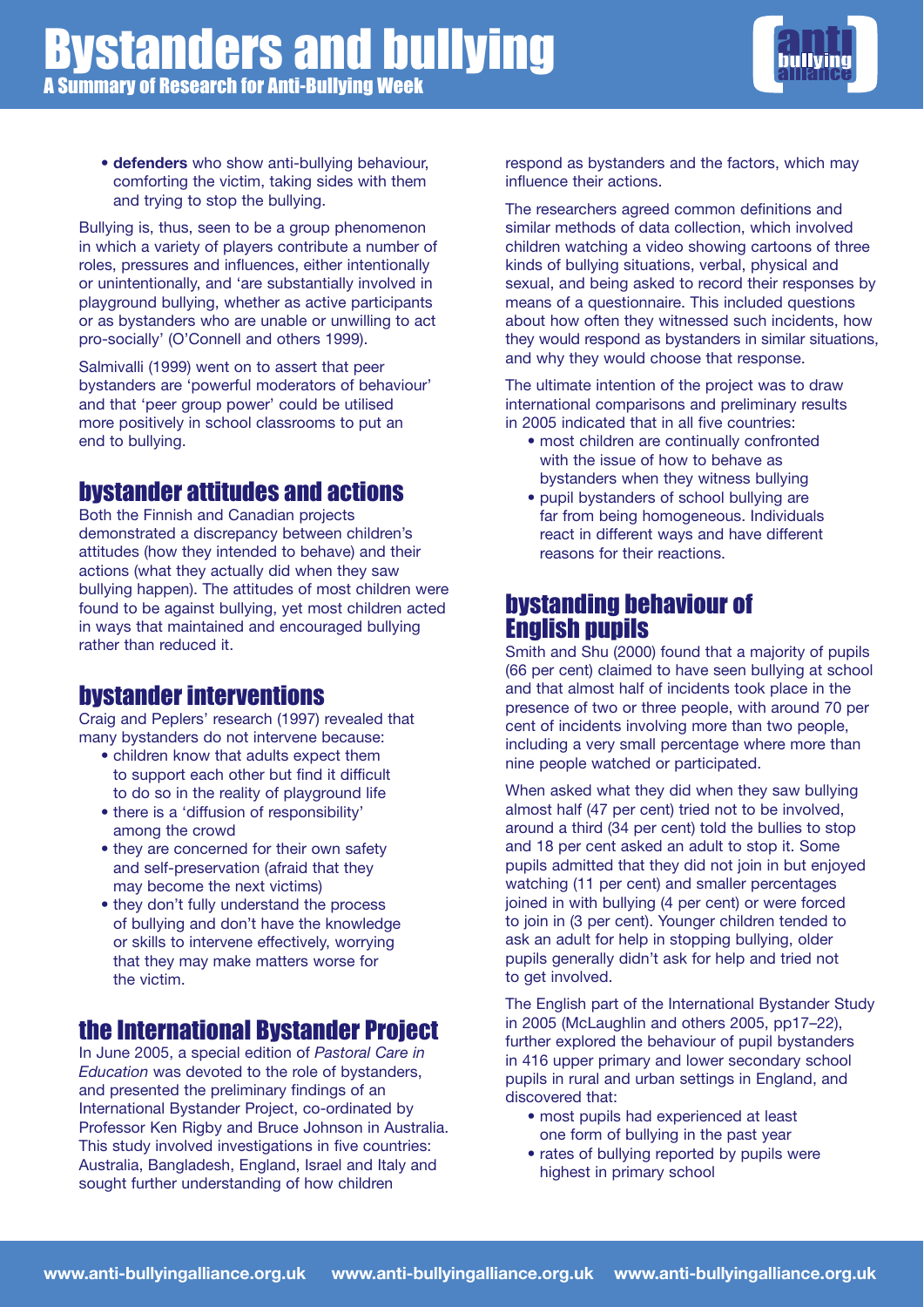

- verbal bullying (name-calling and hurtful teasing) was the most common type of bullying experienced by victims and bystanders
- rates vary considerably between schools.

#### reactions to bullying

In the study children were asked both what they thought they would do if they saw a bullying incident and why they would act in this way. The responses split into three main groups:

#### **1. Ignore bullying behaviour**

Most children, especially in secondary schools, said they would ignore bullying behaviour because of fear of getting hurt, getting into trouble or making things worse. They felt it would be in everyone's best interest not to get involved.

#### **2. Support bullying behaviour**

Some children said they would support bullies, but were not clear about their reasons and no overall trend could be identified, though some said that it would be a way of avoiding trouble.

#### **3. Actively intervene**

Others said that they would take action for a range of reasons:

- moral reasons: they believed bullying to be wrong and unfair.
- because of feelings of empathy: they understood how the victim would feel and wouldn't like it if it was them. (They also recognised that bullies may need help too)
- to support someone of the same gender
- through lovalty to friends
- 85 per cent felt it was not funny to see someone teased
- 84 per cent felt that victims should complain about being bullied and the perpetrators told off.

Feelings about issues of power and strength were less clear-cut. Although 75 per cent agreed that you shouldn't pick on someone weaker than you, 11 per cent disagreed and a further 11 per cent were not sure.

#### choice of action

The action that most children, especially in primary schools, said they would take was to go and get a teacher because they felt:

- teachers are the most effective and proper agents of authority
- bullying is wrong and there should be consequences for bullying
- afraid for their own safety
- empathy with the victim
- powerless and incapable of sorting it out on their own
- it wasn't their business and they didn't want to get involved.

#### characteristics of defenders

The children who wanted to support victims and offer help displayed the following characteristics:

- they showed 'fellow feeling' and were 'pro-victim'
- they thought that their friends expected them to act (it was the expectation of the friendship group, not adults, that had impact on action)
- if they had successfully intervened in situations in the past, they were more likely to do so again.

#### who influenced behaviour?

Children and young people recognised that adults, including their parents and teachers, strongly disapprove of bullying, but they claimed that they were more likely to be influenced by their friends who they thought would support 'doing nothing'.

The English researchers were concerned to find that the 'incidence of bullying has remained so consistent' over decades. They found children and young people clearly believed that adults disapprove of bullying and would support those being bullied, which they interpreted as a 'statement of faith in teachers'. However, they suggested that, as a result, teachers 'may unintentionally be supporting passivity amongst children and young people rather than helping them become active agents in their own social worlds'. They proposed that initiatives were needed to 'foster the agency of peers'. They further concluded that schools are able to make a difference to the incidence of bullying.

## adult bystanders

While most research into bullying involving children has focused on the behaviour of children and young people, the bully-victim-bystander model developed by Twemlow, Sacco and Williams (outlined in Twemlow and others 2001) has further described the role of teachers and the adult community of bystanders in bullying.

They describe a healthy attitude, or a healthy climate for learning, as one in which people feel 'a sense of oneness and identification with the community' and 'where there is concern for others and their welfare'. Power struggles, such as bullying, can disrupt a healthy school climate and reduce the potential for optimal learning. These 'misuses of power relationships'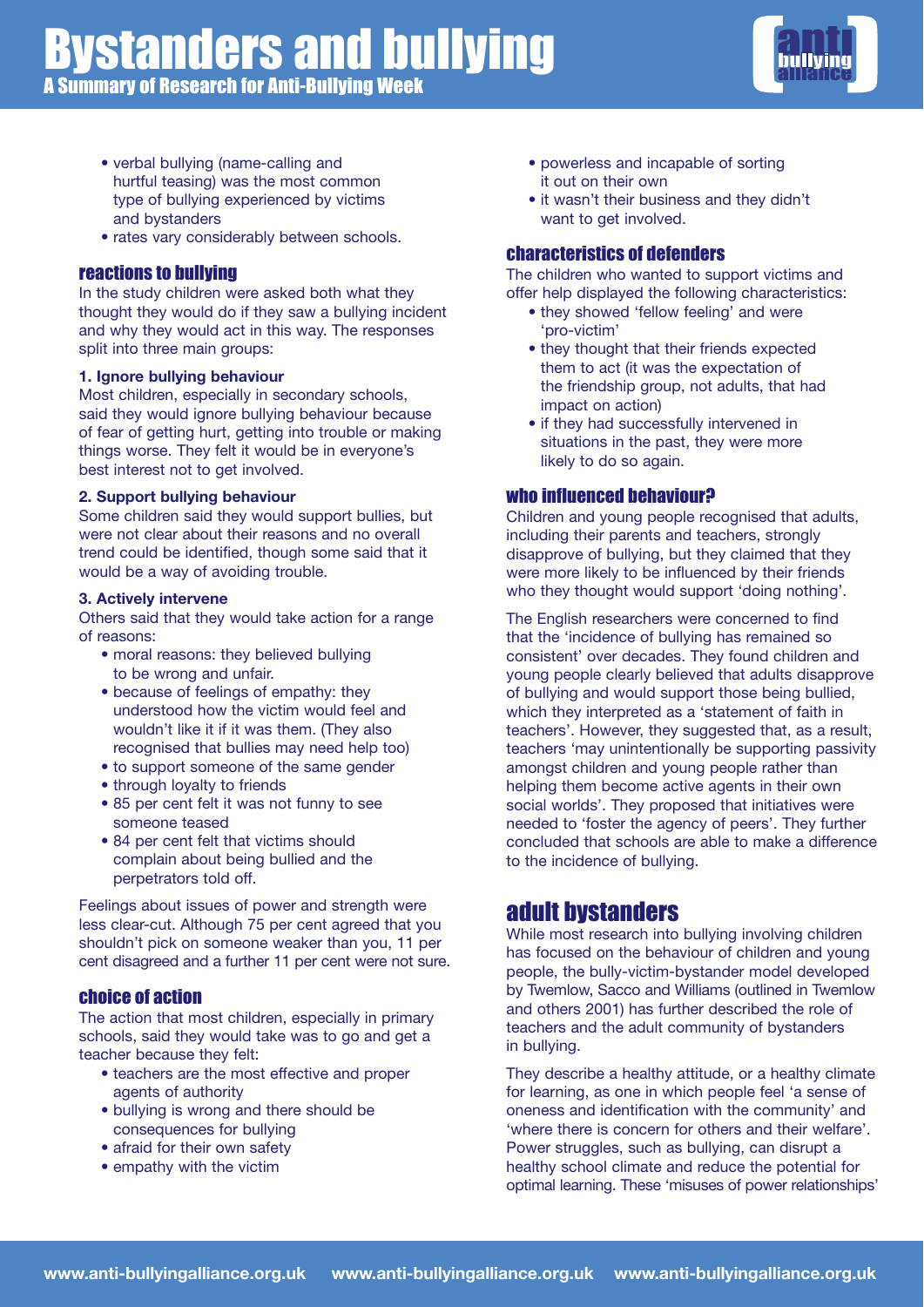

are complex and often involve not only pupils, but sometimes pupils, teachers, administrative personnel, support staff and parents who may interchange roles as the one who bullies, the one who is bullied and the bystander.

While acknowledging the importance of focusing on those who bully and those being bullied and their interactions, when seeking to resolve bullying incidents, Twemlow and others (2001) argue the role of the bystander should not be under-estimated. They regarded the bystander as the 'invisible engine in the cycle of bullying'. They highlighted the contribution of adults in creating an environment where bullying can be diminished or flourish in school communities; they emphasised the importance of adults modelling positive behaviours in all their interactions with pupils and each other to set an example and promote a positive climate for learning.

## reducing bullying

Many different strategies have been employed to tackle bullying and most interventions have tended to target work with individuals: offering support to those being bullied and those bullying to change their behaviour. It has been difficult to establish how effective these interventions have been in reducing the number of bullying incidents. Rigby (2003) asserts that only one study in England (Smith and Shu 2000) has attempted to estimate changes over time, and this suggests a slight reduction in reported bullying. The outcomes of evaluations related to specific intervention programmes have been mixed. The Olweus programme has claimed a 50 per cent reduction in bullying in the Bergen area of Norway, but in other areas has been less successful. Other programmes also report modest successes.

## what can bystanders do?

Salmivalli (1999) suggested that the behaviour of bystanders may be 'easier to change than the behaviour of the aggressive bullies. A bully rarely continues to bully without his supporters and audience'.

The bully-victim-bystander model of Twemlow and others (2001) also suggested working with the wider audience of bystanders and claimed to create a 'metaphor' for school-wide, prevention-focused interventions targeted at 'all participants in the drama', including both peers and adults.

## from research to action

A successful anti-bullying strategy includes three elements:

- prevention
- reaction
- support.

Given the strong evidence that the bystander plays a significant role in reducing bullying, it is important to consider how this will be addressed in each of these elements. Here we briefly explore this.

## prevention

Preventative group work and one-to-one work focuses on raising awareness of everybody's responsibility to help and support others; promoting a culture where it is OK to ask for help and where communication and assertive skills are actively developed and encouraged.

This can take place through Personal, Social Health Education (PSHE), Circle and Tutor Time and in one to-one-work with learning Mentors and Personal Advisors.

A key factor given for bystanding is the influence of others. In those schools where it is perceived that it is solely the teachers' responsibility to stop bullying, pupils expected each other to do nothing. Unfortunately 'doing nothing' is seen as supporting bullying by the bully and the bullied. Where the only strategy espoused is to tell the teacher, pupils may not feel empowered to act themselves. All work on encouraging pupils to act must take account of safety issues and help them to recognise and seek help when it is unsafe to intervene themselves.

At primary level, teaching children strategies that they can use if they see bullying is part of Social Emotional Aspects of Learning (SEAL). The skills promoted by the National Strategies SEAL resources actively contribute to helping children shift from bystanding to 'standing by'. Actively not being a bystander can promote self-esteem, the avoidance of guilt or regret, and helps to promote better mental health and relationships in a community.

A version of Clarkson's (1996) critical choice points in bystanding offer a way of stepping out of this behaviour. These are linked to the five social and emotional aspects of learning promoted in SEAL material. The acronym 'NICE' is easy to remember and, with the right teaching, easy to put into action.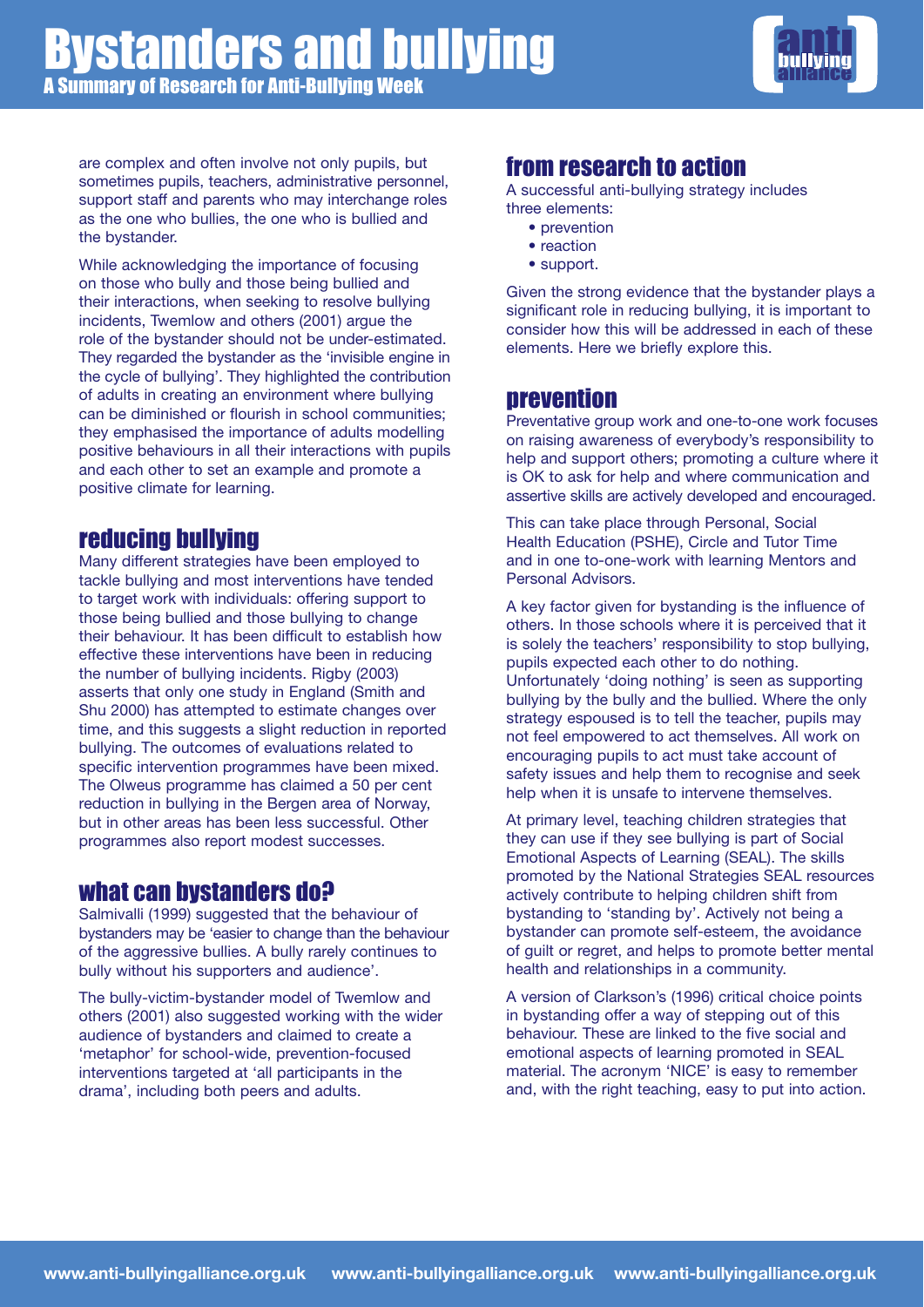

| <b>Critical choice</b><br>points 'NICE'                                                    | <b>Social and emotional aspects</b><br>of learning required | Discounting the problem: strategies from<br>'Say no to bullying', yellow set Year 4 p28                                          |
|--------------------------------------------------------------------------------------------|-------------------------------------------------------------|----------------------------------------------------------------------------------------------------------------------------------|
| <b>Notice</b><br>That something<br>is happening                                            | Self-awareness<br>Motivation                                | It's existence:<br>'They were only having a bit of fun.<br>Some people just can't take a joke.'                                  |
| <b>Interpret</b><br>if the situation is one<br>in which help is needed<br>and can be given | Empathy                                                     | It's significance:<br>'It's not really that bad, is it - I mean<br>there's much worse bullying where people<br>get really hurt.' |
| Choose<br>a form of assistance                                                             | Managing feelings                                           | It's solvability:<br>'It's part and parcel of life – we just have to<br>accept it as a normal part of growing up.'               |
| Engage<br>with the problem                                                                 | Social skills                                               | Own capacity:<br>'I don't like it but nothing I do is going<br>to make a difference.' 'It's not really<br>my business'.          |

The following activity is from the SEAL 'Say no to bullying' theme, yellow set p11.

How can we change the role that witnesses have, as well as encouraging them to tell? What can we do in school? Ask the children, in groups, to think about ideas for changing the role of witnesses. Examples could include:

- choosing not to watch and walking away (taking away the audience)
- being kind to the person being bullied at another time
- telling the person being bullied that you don't like the bullying and asking them if you can do anything (tell someone or go with them to tell someone)
- telling the children doing the bullying that you don't like it and to stop doing it (but only if this feels safe to do)
- 'scooping up' the child by taking them by the arm and saying something like 'Come on, we need you for our game' (again, only if it feels safe to do so)
- saying 'No, we don't like that' is very effective in the early years. Children are taught to put out their hand to sign 'stop' and act and speak assertively together
- to witness and validate the bullied child's experience after the event will reassure them that they were supported
- opportunities to contribute to the anti-bullying culture of a school through creating posters, stories or films
- exploring supportive 'standing by' behaviours in circle time or PHSE sessions.

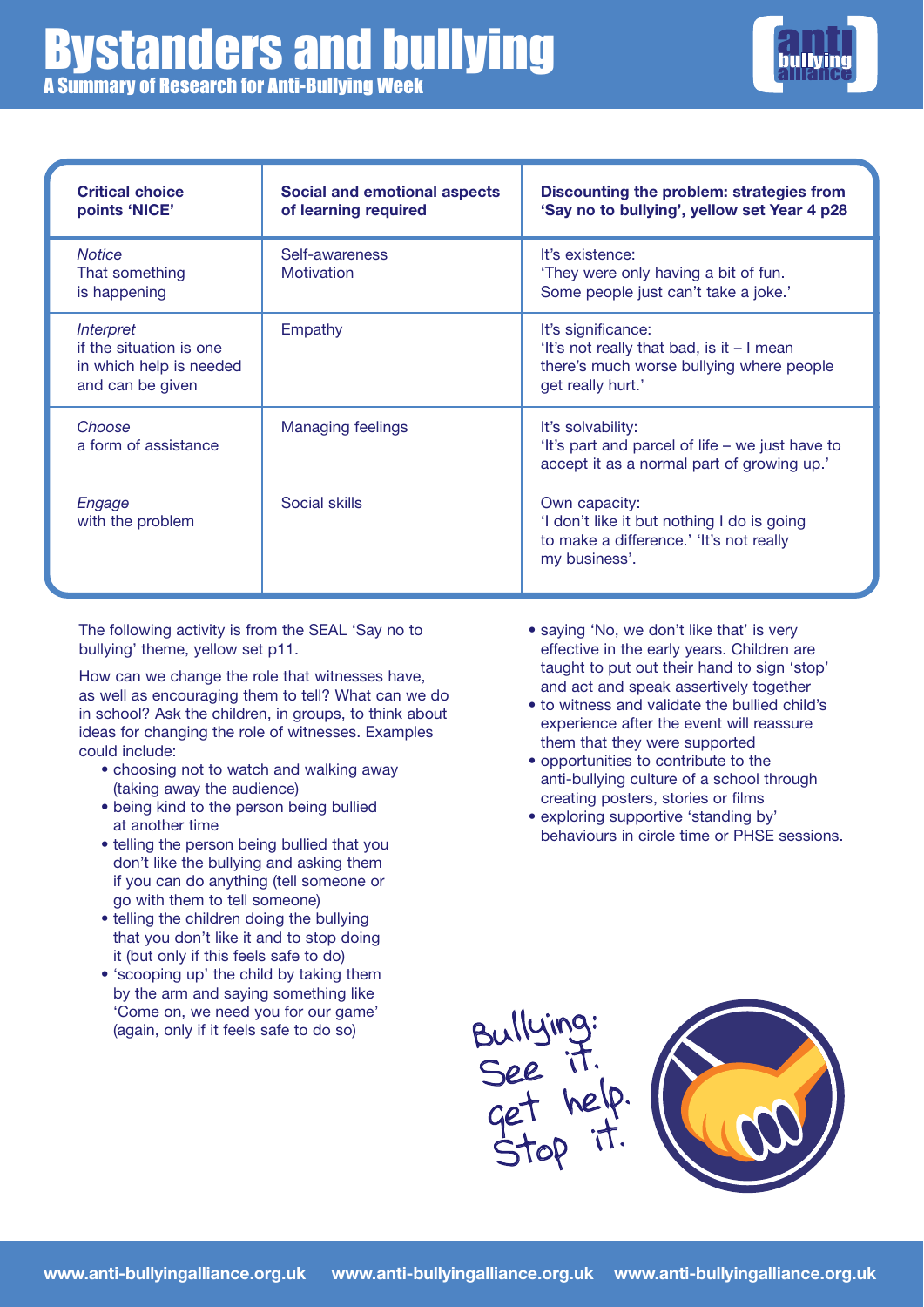

SEAL has a range of learning outcomes that support children not to be bystanders.

#### *Self-awareness*

#### **Knowing myself**

• I can take responsibility for my actions and learning.

#### **Understanding my feelings**

- I can identify, recognise and express a range of feelings.
- I can recognise when I am becoming overwhelmed by my feelings.
- I know that it is OK to have any feeling, but not OK to behave in any way I feel like.

#### *Managing feelings*

#### **Managing how I express my feelings**

- I can stop and think before acting.
- I can express a range of feelings in ways that do not hurt myself or other people.
- I understand that the way I express my feelings can change the way other people feel.
- I can adapt the way I express my feelings to suit particular situations or people.

#### **Managing the way I am feeling**

- I can calm myself down when I choose to.
- I have a range of strategies for managing my worries and other uncomfortable feelings.
- I understand that changing the way I think about people and events changes the way I feel about them.
- I know that I can seek support from other people when I feel angry, worried or sad.
- I know what makes me feel good and know how to enhance these comfortable feelings.

#### *Empathy*

#### **Understanding the feelings of others**

- I can recognise the feelings of others.
- I know that all people have feelings but understand that they might experience and show their feelings in different ways or in different circumstances.
- I can understand another person's point of view and understand how they might be feeling.

#### **Valuing and supporting others**

- I can be supportive to others and try to help them when they want it.
- I know that my actions affect other people and can make them feel better or worse.

#### *Social skills*

#### **Belonging to a community**

• I understand and accept my rights and responsibilities in school, and know how I can take responsibility for making the school a safe and fair place for everyone.

#### **Friendships and other relationships**

- I know how to be friendly I can look and sound friendly, be a good listener, give and receive compliments and do kind things for other people.
- I recognise 'put-downs' and know how they affect people, so I try not to use them.

#### **Working together**

• I can work well in a group, cooperating with others to achieve a joint outcome.

#### **Resolving conflicts**

• I can resolve conflicts to ensure that everyone feels positive about the outcome.

#### **Standing up for myself**

• I can be assertive when appropriate.

#### **Making wise choices**

- I can solve problems by thinking of all the options, identifying advantages and disadvantages, choosing a solution and evaluating it later on.
- I can make a wise choice with work or behaviour.

At secondary level, materials to support the development of social, emotional and behavioural skills (SEBS) are currently being piloted as part of the Secondary National Strategy. National dissemination of the programme, mediated by behaviour and

attendance consultants, will take place from September 2007, although key messages and introductory materials will be available in advance of this date.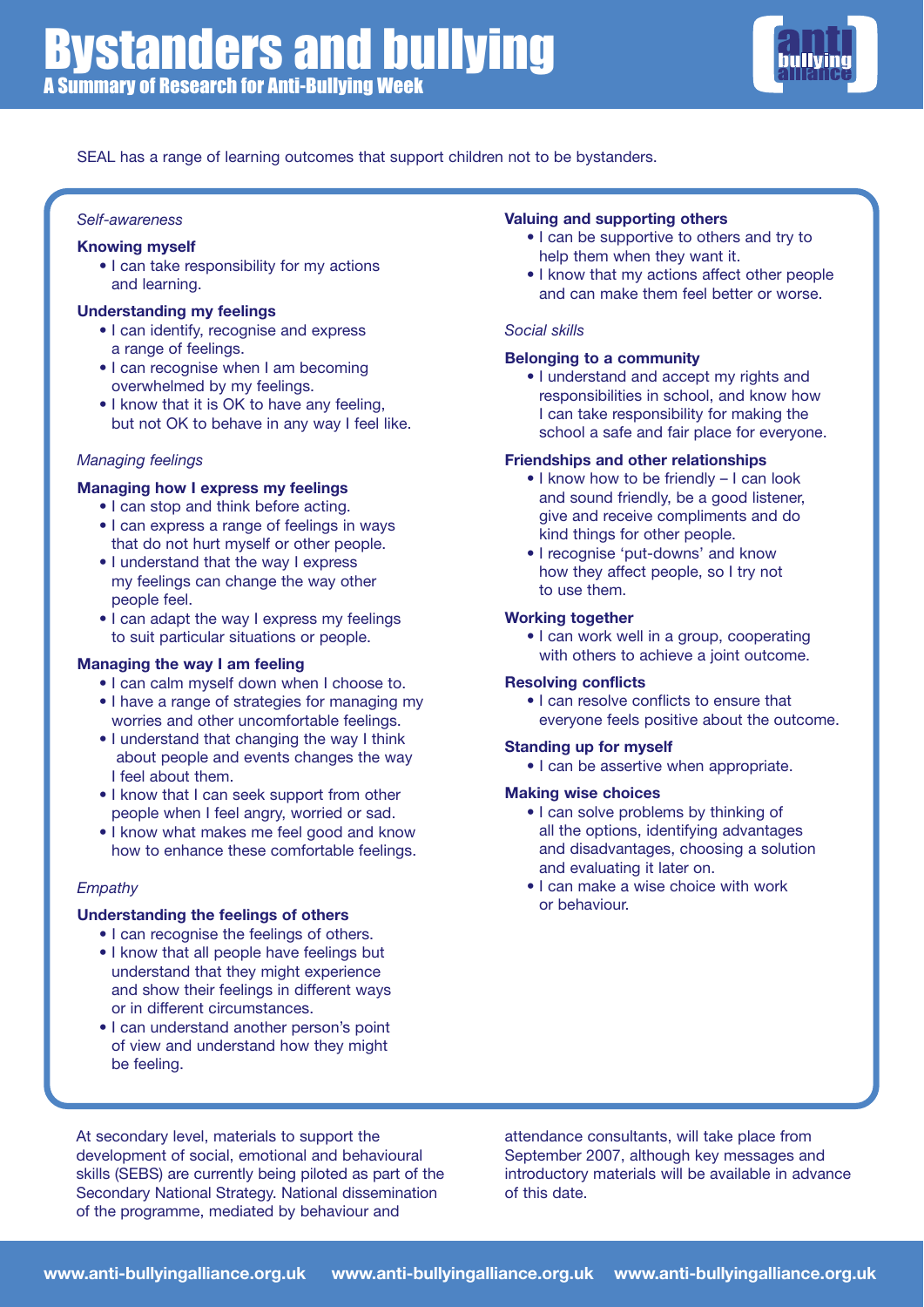

## reacting and responding

A crucial element of reacting and responding effectively is understanding what happened. Bystanders provide a crucial perspective, which can help 'unravel' a situation. One school has found that recording the names of the bystanders in their incident book has helped promote proactive and positive actions amongst peers when they see bullying happen. Several schools teach the Drama Triangle (see below) to raise awareness and empathy amongst the whole school community. One school reported aggressive incidents dropped by 75 per cent after the sessions in year six, and that the need for lunchtime detentions was stopped completely after awareness was raised of the effect of interventions to promote passivity of the child being bullied ('rescuing'), or to attack the person who bullies ('persecuting').



## support

It is well-recognised that the people being bullied and the people bullying may require longer-term support to address underpinning issues causing them to be vulnerable to bullying or to bully others. With an increasing recognition of the important role of the bystander, it will be helpful to consider what longer-term support needs they may have. For example:

- Was their experience of seeking help positive and how will it impact on their future behaviours?
- Have they experienced any 'backlash' from peers in terms of bullying or exclusion?
- How do they feel about the situation and how it was handled and what impact has it had on them?
- Are there issues or circumstances, which make them vulnerable to bullying or increase their propensity to bully others? If so how will they be supported through these?
- Following bullying incidents, what strategies are in place to improve self-esteem and promote emotional well-being.

## conclusion

Research has clearly demonstrated that bystanders play a significant role in bullying. Proactive and preventative interventions implemented at individual, class, school and community level have the potential to reduce bullying, alongside reactive strategies to deal with bullying incidents when they occur.

The risks of encouraging children to intervene in bullying situations must also be acknowledged. The challenge now is to translate the findings about the role of bystanders in bullying into innovative strategies that create a safe, positive and healthy environment for learning and provide children, young people and adults with safe ways to take action that reduces the incidence of bullying and its harmful effects.

We adults must also recognise our own bystanding behaviours and seek to model positive actions by looking at our own 'systems, structures and policies and do some audits and research into how they may be framing, perpetuating and justifying bullying and harassment among pupils' (Pallotta-Chiarolli 2005).